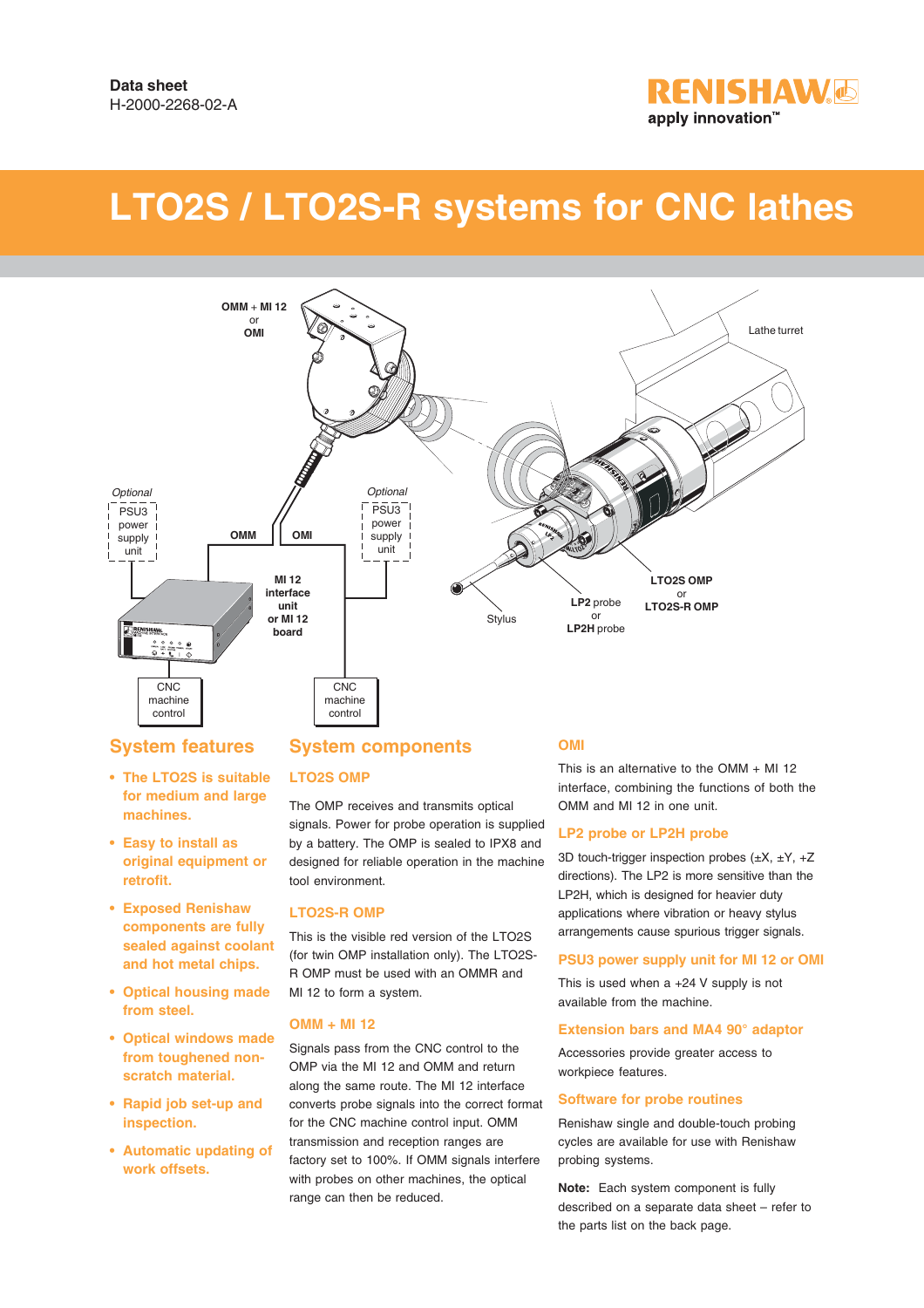## **LTO2S OMP**

The LTO2S OMP is mounted in a tool position on the lathe turret. Signal transmission and reception LEDs communicate with the OMM or OMI. Timeout and debounce time-setting switches are located inside the OMP.

For an explanation of terms and settings, see **System operation** on the page opposite.

#### **LTO2S-R OMP**

When a lathe is fitted with two optical signal transmission systems, problems with signal crosstalk between the two OMPs can occur. To prevent crosstalk, the second OMP should be an LTO2S-R visible red ('R') model.

Signals transmitted from an LTO2S-R are of a different optical frequency to those transmitted from a standard LTO2S model OMP.

#### **LPE extension bars**

Additional reach may be obtained by fitting an LPE extension bar between the LP2 probe and the LTO2S OMP.

| <b>Extension</b>  | Length<br>$mm$ (in) |
|-------------------|---------------------|
| I PE1             | 50 (1.96)           |
| I PF <sub>2</sub> | 100 (3.94)          |
| LPE3              | 150 (5.90)          |

### **MA4 90° adaptor**

The MA4 adaptor with M16 thread connects to the LTO2S OMP.

The LP2 mounts on the MA4 at 90° to the OMP centre line and can be set in any position through 360° before being clamped in place with three set screws.







### **LTO2S mounting**

To secure the LTO2S in the lathe turret, the LTO2S OMP is attached to a mounting adaptor. Two configurations are provided:

- Adjusting plate only
- Combination of adjusting plate and centre ball

Both configurations allow the stylus on-centre setting to be adjusted. Contact your local Renishaw office for details.

#### **Adjusting plate only**

This configuration allows the probe to slide across the shank end face. This is known as translational adjustment.

#### **Adjusting plate and centre ball**

This configuration allows the probe to slide across the shank end face and also pivot on the adaptor. This is known as translational and rotational adjustment. It is used in applications where the stylus stem must be parallel to the side of a bored hole or edge to avoid stem contact.

Dimensions in mm (in)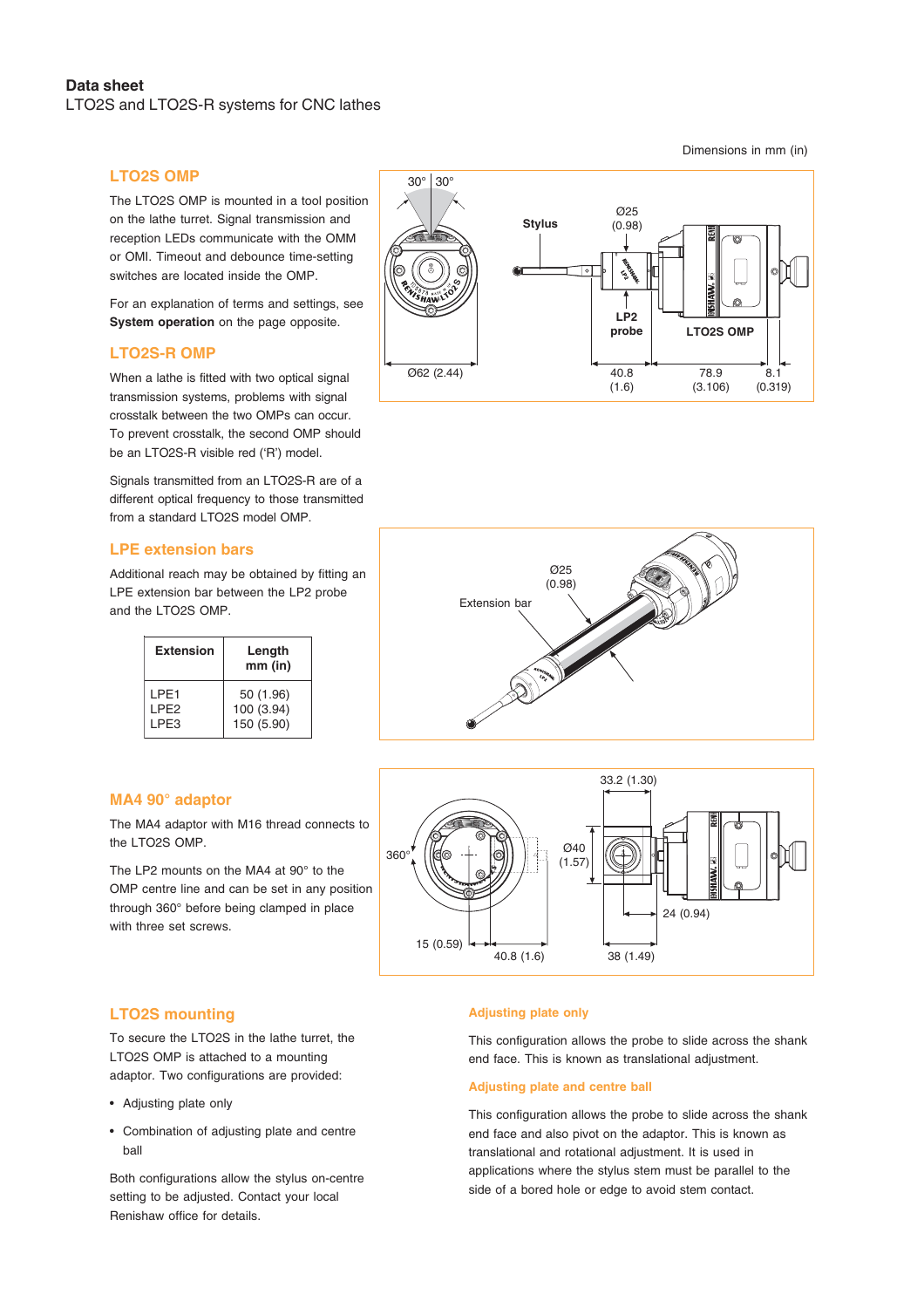



# **Signal transmission operating envelope**



OPERATING

The OMP must be within 4 m (13.12 ft) of the OMM/OMI.

The LTO2S OMP and OMM/ OMI diodes must be in the other's field of view, and within the performance envelope shown.

For the LTO2S-R, truncate the transmission plot to 2 m, as visible red light does not transmit as far as infrared. Use an OMMR instead of an OMM. The LTO2S-R cannot operate with an OMI.

# **System operation**

Before using the LTO2S probe system, the program selected to 'drive' the probe must be verified. Incorrect programming may result in damage to the machine, workpiece and probe system.

**LTO2S system:** comprises an LTO2S, LP2 probe, stylus and either an OMM (one or two) and MI 12, or an OMI.

**LTO2S-R system:** comprises an LTO2S-R, LP2 probe, stylus and an OMMR (one or two) and MI 12.

The battery-powered LTO2S has two modes of operation:

#### **1. Standby mode**

To conserve battery life, the probe is held in standby mode until the CNC control sends a start signal, via the OMM or OMI, to the OMP receiving diodes. The start signal switches the probe to operating mode.

#### **2. Operating mode**

During the operating mode, probe signals are transmitted from the OMP transmitting LEDs to the OMM or OMI for onward transmission to the CNC control.

### **Probe switch-on options**

The probe is switched on by one of the following methods:

- **1. Manual start** (system with OMM + MI 12 only) Initiated by pressing the MI 12 manual start button.
- **2. Machine start** (factory set to this option) (system with OMM + MI 12 or system with OMI) Initiated by an M-code generated by the program.
- **3. Auto start** (system with OMM + MI 12 or system with OMI) Initiated by an auto start signal sent every second.

# **Probe switch-off options**

The probe is switched off by one of the following methods:

**1. Optical on/Timer off** (factory set to this option) A timer automatically returns the probe to standby if the probe is not used for 33 or 134 seconds (factory set to 134 seconds).

#### **2. Optical on/Optical off**

A second start signal is generated by a software M-code which switches the probe off after 5 or 9 seconds *(factory*) set to 9 seconds).